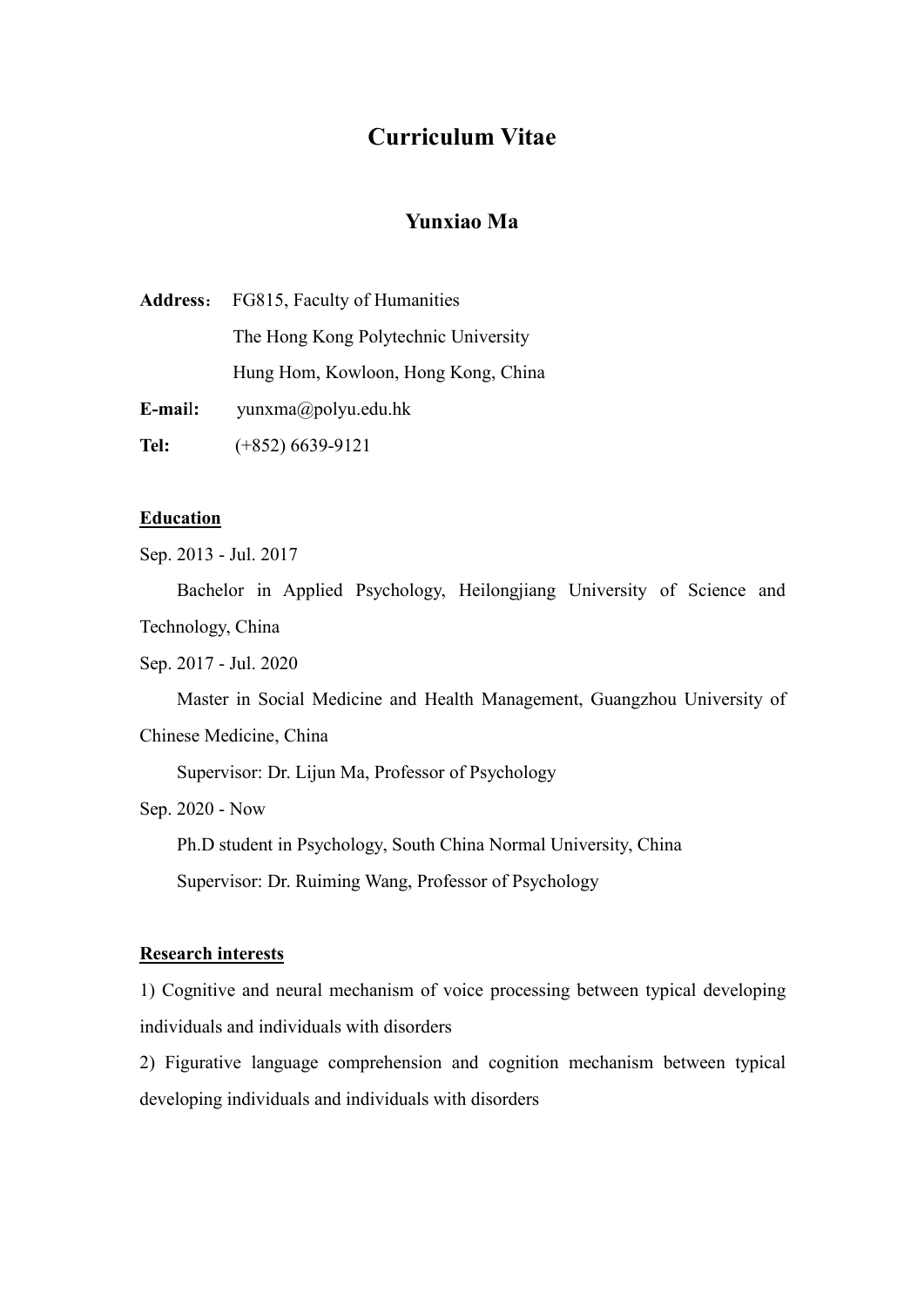#### **Publications**

- Ma, L # ., **Ma, Y# .,** He, X., Liu, H., Zhang, J \* . (2019). Processing of Chinese homophonic two-part allegoric sayings: Effects of familiarity and homophone. *Acta Psychologica Sinica, 51*(12), 1306-1317. (Co-first authors) (In Chinese)
- Ma, L., **Ma, Y.,** Liang, J., Zhang, J \* . (2019). The influence of familiarity and vocabulary type on the processing of allegorical words: Evidence based on ERPs. *Journal of South China Normal University (Social Science Edition),* (03), 77-83. (In Chinese)
- Ma, L., **Ma, Y.,** Liang, J \* . (2020). Processing of homophonic chinese two-part allegorical sayings: Effects of homophonies and various lengths of time intervals between first and second parts. *Studies of Psychology and Behavior, 18*(03), 325-331. (In Chinese)
- Ma, L., **Ma, Y.,** Guo, Y., Yao, F., Li, Q\* . (2020). A comparative study on the recognition of traditional chinese medicine terms among students of different majors. *Journal of Nanjing University of Traditional Chinese Medicine(Social Science Edition), 21*(01), 47-52. (In Chinese)
- **Ma, Y.,** Huang, L., Zhou, Q., Ma, L \* . (Submitted). Study of cognitive factors related to the comprehension of two-part allegorical sayings: Evidence from the patients with stable schizophrenia. *Chinese Journal of Clinical Psychology*. (In Chinese)

#### **Research Grants**

2019-2020 Main participant, Guangzhou Philosophy and Social Science Foundation. (2019GZYB55)<br>"Research on the mechanism of interaction between words, images and

meaning in conceptual metaphor processing of TCM Medical Terms."

2018-2020 Main participant, Humanities and Social Science Foundation of the Ministry of Education. (18YJCZH126)

"Research on the Cognitive Mechanism of the Interaction of Words, Images and Meaning in Chinese two-part allegorical sayings."